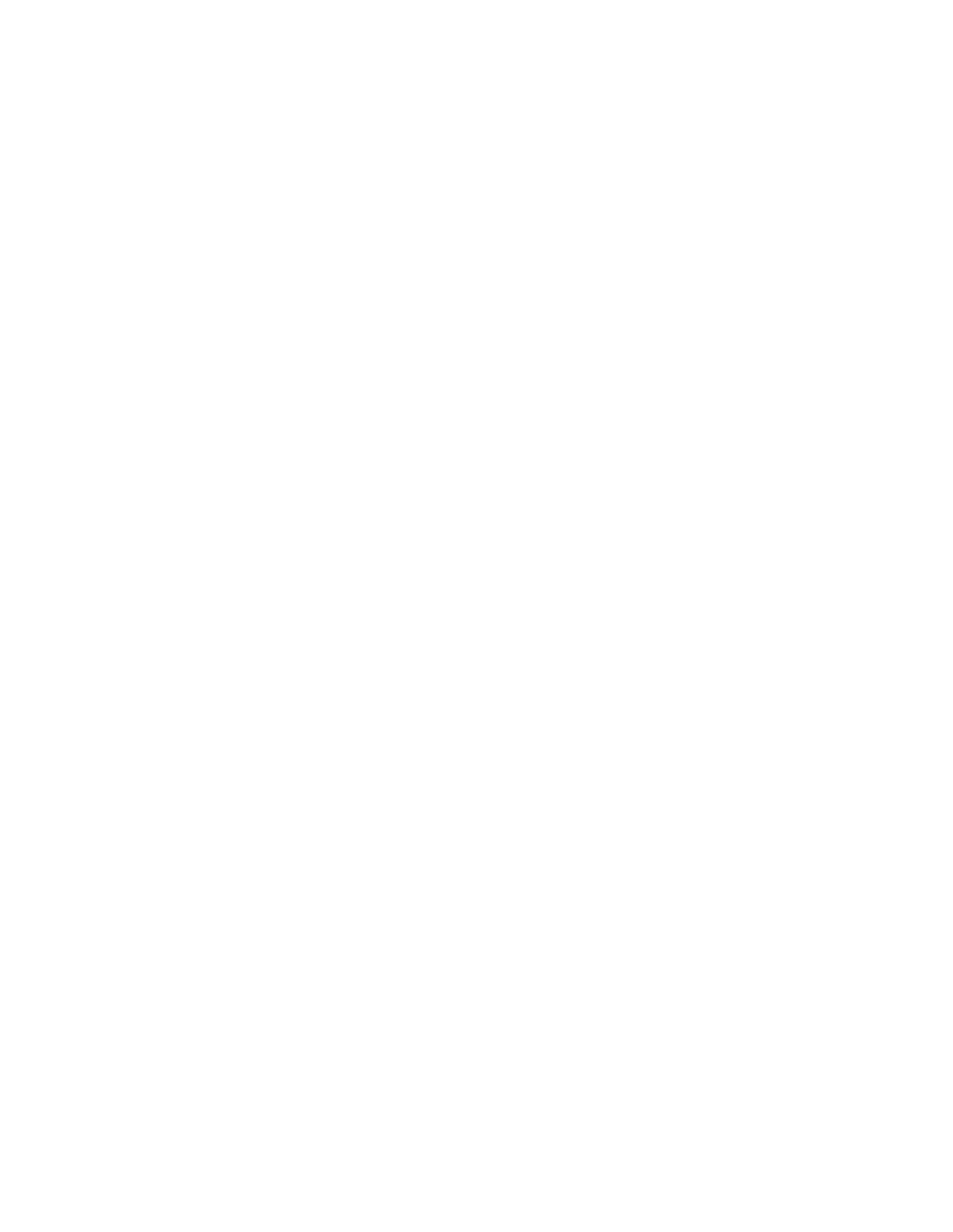# **BHK-MG 200 WATT (FULL RACK) AND 40 WATT (1/2 RACK) VISA INSTRUMENT DRIVER**

The VISA instrument driver supplied with the BHK-MG 200 Watt (Full Rack) and 40 Watt (1/2 Rack) Power Supply is provided to simplify programming with a VISA compatible GPIB controller. The latest driver can be downloaded from the Kepco website (http://www.kepcopower.com/drivers.htm). The driver includes the source code (C) for all VISA functions (kp\_BHK.c).

Since the software drivers supplied by Kepco are VISA compliant, they require the installation of the proper VISA driver from your GPIB card supplier. The Kepco website (http://www.kepcopower.com/drivers.htm) provides links to various vendor sites for these drivers.

#### **1. VISA INSTRUMENT DRIVER FUNCTIONS**

Kepcoís BHK-MG VISA instrument driver provides programming support for Kepcoís BHK-MG 40 Watt (1/2 Rack) Series Power Supplies (VISA I/O). It contains functions for opening, configuring, taking measurements from, test, calibration and closing the instrument. To successfully use this module, the instrument must be connected to the GPIB and the GPIB address supplied to the initialize function must match the GPIB address of the instrument.

Table [1](#page-2-0) lists the functions that are available.

<span id="page-2-0"></span>

| Purpose                           | <b>Function Name</b>                                                                         | Description                                                                                                                                                                                                                                                                                                                                                                                                                                                                                                                                                                          |  |
|-----------------------------------|----------------------------------------------------------------------------------------------|--------------------------------------------------------------------------------------------------------------------------------------------------------------------------------------------------------------------------------------------------------------------------------------------------------------------------------------------------------------------------------------------------------------------------------------------------------------------------------------------------------------------------------------------------------------------------------------|--|
| <b>INITIALIZE FUNCTION</b>        |                                                                                              |                                                                                                                                                                                                                                                                                                                                                                                                                                                                                                                                                                                      |  |
| Initialize                        | KpBhk init                                                                                   | Initializes the instrument and sets it to a default configuration.                                                                                                                                                                                                                                                                                                                                                                                                                                                                                                                   |  |
|                                   | other instrument driver functions to configure, start, and get readings from the instrument. | APPLICATION FUNCTIONS - This class of functions contains high-level test and measurement routines. These functions call                                                                                                                                                                                                                                                                                                                                                                                                                                                              |  |
| Set and Measure                   | KpBhk_ApplicSetMeas                                                                          | Used to either set and read back, or just read back the output voltage,<br>current and operating mode of the power supply                                                                                                                                                                                                                                                                                                                                                                                                                                                            |  |
| Get/Set Memory Value              | KpBhk GetSetListValue                                                                        | This function can either get or set the values stored in any one of the 40<br>available memory locations. Six parameter values can be stored in any<br>one of the 40 locations: voltage level, current level, overvoltage level,<br>overcurrent level, duration of the setting (if used in a program) and next<br>memory address (if used in a program). Depending on the slide selec-<br>tion position, and the value of get/set switch, one of these values is<br>read or set. The values are checked against the maximum acceptable<br>values for the corresponding power supply. |  |
|                                   |                                                                                              | <b>CONFIGURATION FUNCTIONS</b> — This class of functions configures the instrument by setting system configuration parameters.                                                                                                                                                                                                                                                                                                                                                                                                                                                       |  |
| <b>Get Current Range</b>          | KpBhk getCurrRange                                                                           | FULL RACK units only. Gets the current range:<br>$1 =$ High range, $0 =$ Low range                                                                                                                                                                                                                                                                                                                                                                                                                                                                                                   |  |
| Set Current Range                 | KpBhk setCurrRange                                                                           | FULL RACK units only. Sets the current range:<br>$1 =$ High range, $0 =$ Low range                                                                                                                                                                                                                                                                                                                                                                                                                                                                                                   |  |
| Set Maximum Limit<br>Value        | KpBhk SetMaxLimValue                                                                         | Sets the temporary voltage limit or current limit of the power supply.<br>The limit reduces the output range of the power supply. For example,<br>the output voltage range of a 0 to 10V power supply can be limited to<br>the range of 0 to 5.25V by setting the voltage limit to 5.25V.                                                                                                                                                                                                                                                                                            |  |
| <b>Get Maximum Limit</b><br>Value | KpBhk GetMaxLimValue                                                                         | Gets the maximum limit value of the power supply.                                                                                                                                                                                                                                                                                                                                                                                                                                                                                                                                    |  |
| Get Minimum or Maxi-<br>mum Value | KpBhk GetMinMaxValue                                                                         | Gets the minimum or the maximum output voltage, output current,<br>overvoltage level, or overcurrent level of the power supply depending<br>on the min_max switch and slide selection position.                                                                                                                                                                                                                                                                                                                                                                                      |  |

#### **TABLE 1. BHK-MG VISA DRIVER FUNCTIONS**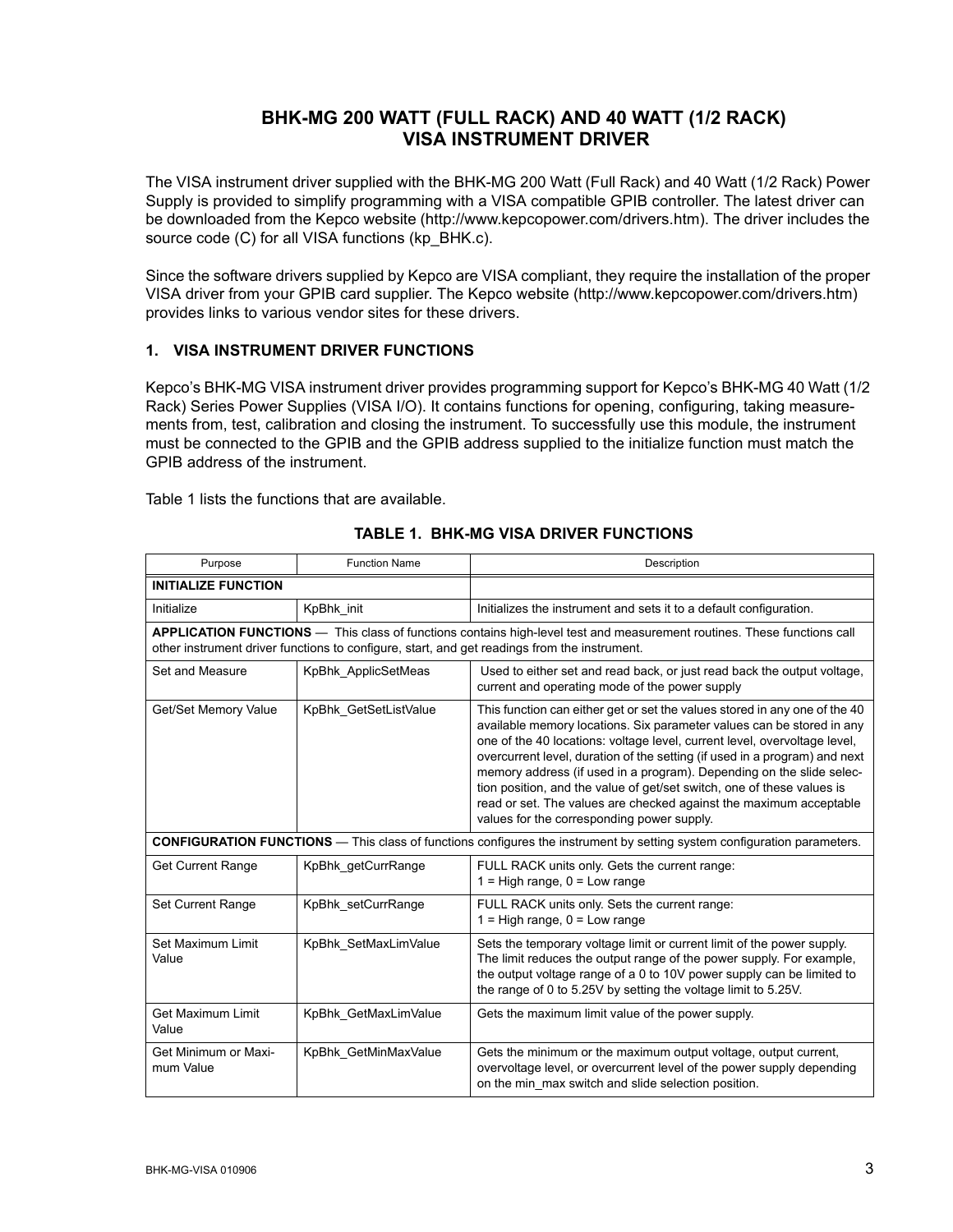| TABLE 1. BHK-MG VISA DRIVER FUNCTIONS (CONTINUED) |  |
|---------------------------------------------------|--|
|---------------------------------------------------|--|

| Purpose                                   | <b>Function Name</b>                                                                      | Description                                                                                                                                                                                                                                                                         |
|-------------------------------------------|-------------------------------------------------------------------------------------------|-------------------------------------------------------------------------------------------------------------------------------------------------------------------------------------------------------------------------------------------------------------------------------------|
| Set Trigger Voltage and<br>Current        | KpBhk_SetTrig_Volt_Curr                                                                   | Sets the trigger voltage and trigger current at the same time                                                                                                                                                                                                                       |
| Set Trigger Value                         | KpBhk_SetTrigValue                                                                        | Sets the trigger voltage or trigger current level, depending on the switch<br>position.                                                                                                                                                                                             |
| Get Trigger Value                         | KpBhk_GetTrigValue                                                                        | Gets the trigger voltage or the trigger current level, depending on the<br>switch position.                                                                                                                                                                                         |
| Set Overvoltage and<br>Overcurrent        | KpBhk Set OVvolt OVcurr                                                                   | Sets both the overvoltage and overcurrent values.                                                                                                                                                                                                                                   |
| Set Protection Delay                      | KpBhk setProtDelay                                                                        | Sets the protection delay: the delay between the moment the output<br>voltage and current are changed and the moment the overvoltage and<br>overcurrent protections are enabled.                                                                                                    |
| <b>Get Protection Delay</b>               | KpBhk_getProtDelay                                                                        | Displays the protection delay count for the power supply. A count of 30<br>represent $\sim$ 1 second. The protection delay is the delay between the<br>moment the output voltage and current are changed and the moment<br>the overvoltage and overcurrent protections are enabled. |
|                                           | the user to determine the current status of the instrument.                               | ACTION/STATUS FUNCTIONS - This class of functions executes commands and queries. It also provides functions which allow                                                                                                                                                             |
| Set Voltage and Current                   | KpBhk_Set_Volt_Curr                                                                       | Sets the output voltage and current at the same time.                                                                                                                                                                                                                               |
| Set Value                                 | KpBhk SetValue                                                                            | Sets the output voltage, the output current, the overvoltage level, or the<br>overcurrent level of the power supply, depending on the slide selection<br>position. The values are checked against the maximum acceptable val-<br>ues for the corresponding power supply.            |
| Get Value                                 | KpBhk_GetValue                                                                            | Gets the output voltage, the output current, the overvoltage level, or the<br>overcurrent level of the power supply depending on slide selection<br>position.                                                                                                                       |
| Trigger                                   | KpBhk_Trig                                                                                | Triggers the instrument once. The output will go to the trigger voltage<br>and current values.                                                                                                                                                                                      |
| Measure Output Value                      | KpBhk_MeasValue                                                                           | Measures the value of output voltage or current depending on the<br>switch position.                                                                                                                                                                                                |
| Get Source Mode                           | KpBhk_GetSourceMode                                                                       | Gets the operating mode of the power supply.                                                                                                                                                                                                                                        |
| Output On/Off                             | KpBhk OutputOnOff                                                                         | Sets the output on or off.                                                                                                                                                                                                                                                          |
| <b>Get Output Status</b>                  | KpBhk_getOutputState                                                                      | Returns the output status (on or off).                                                                                                                                                                                                                                              |
| <b>Get Current Range</b>                  | KpBhk_getCurrRange                                                                        | Gets the operating current range of the power supply.                                                                                                                                                                                                                               |
| <b>Set Current Range</b>                  | KpBhk_setCurrRange                                                                        | Sets the operating current range of the power supply                                                                                                                                                                                                                                |
| Abort Measurement                         | KpBhk_abortMeas                                                                           | Sends the abort command.                                                                                                                                                                                                                                                            |
| Beep                                      | KpBhk_beep                                                                                | The selected BHK-MG power supply will emit a beep.                                                                                                                                                                                                                                  |
|                                           | <b>DATA FUNCTIONS</b> — This class of functions transfers data to or from the instrument. |                                                                                                                                                                                                                                                                                     |
| Questionable Data                         | KpBhk_StatQues                                                                            | Tests for questionable data, then gets the condition.                                                                                                                                                                                                                               |
| Run/Stop LIST Program                     | KpBhk_Prog                                                                                | Sends a RUN or STOP LIST program command.                                                                                                                                                                                                                                           |
| Get Status of LIST Pro-<br>gram           | KpBhk_Prog_Stat                                                                           | Gets status of program: $0 =$ stopped, $1 =$ running                                                                                                                                                                                                                                |
| Send Direction of LIST<br>Program         | KpBhk_Prog_Dir                                                                            | Sends direction to run LIST program (UP or DOWN). Does NOT apply<br>to 40-step LIST programs available from front panel.                                                                                                                                                            |
| Send Loop Count of<br><b>LIST Program</b> | KpBhk_Prog_Count                                                                          | Sends loop count value - how many times the LIST program will run.<br>Value of $0 = run$ continuous. Does NOT apply to 40-step LIST pro-<br>grams available from front panel.                                                                                                       |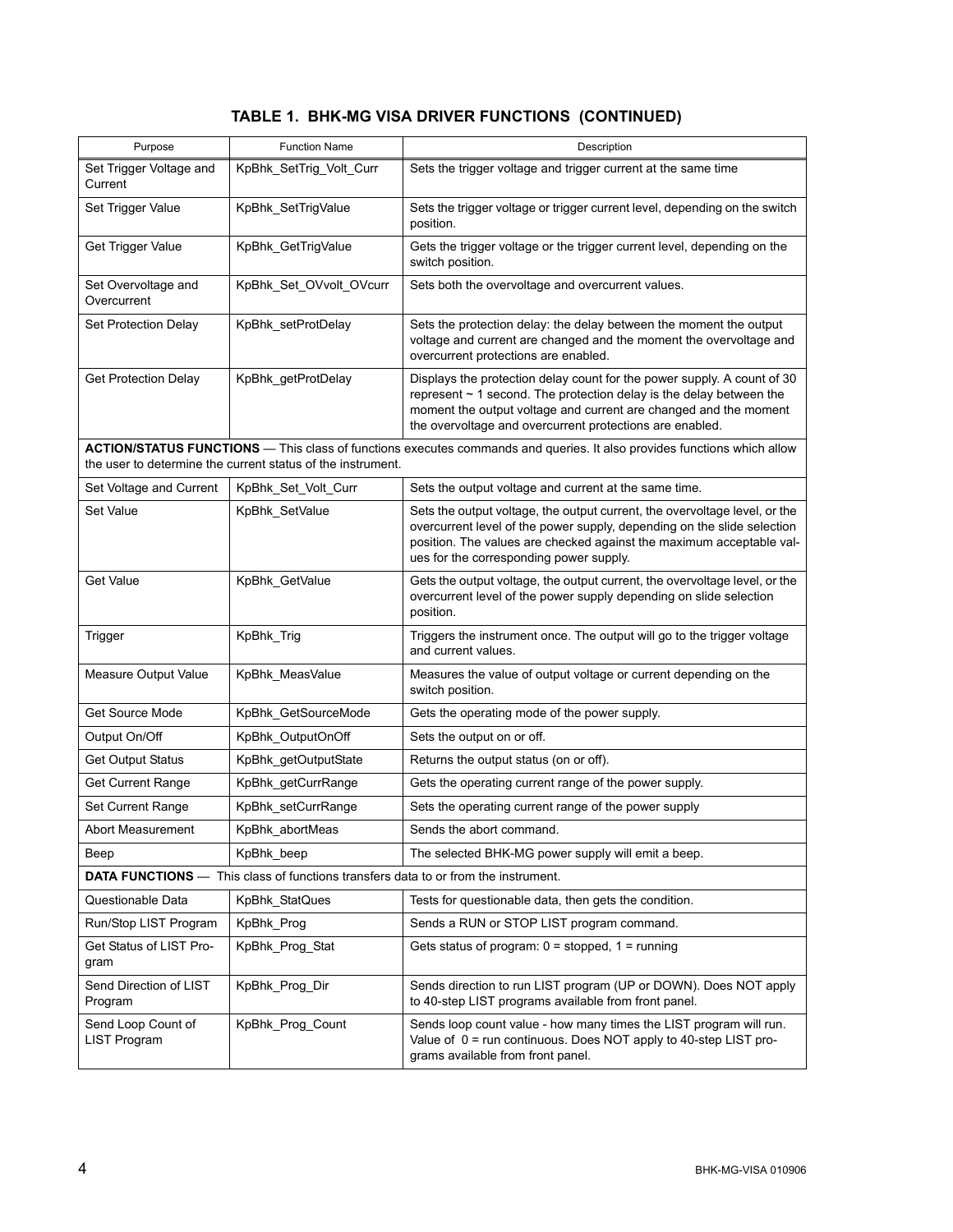|  |  |  |  |  | TABLE 1.  BHK-MG VISA DRIVER FUNCTIONS  (CONTINUED) |
|--|--|--|--|--|-----------------------------------------------------|
|--|--|--|--|--|-----------------------------------------------------|

| Purpose                                       | <b>Function Name</b>   | Description                                                                                                                                                                                                                                                                                                                                                                                                                                                                                                                                                                                         |
|-----------------------------------------------|------------------------|-----------------------------------------------------------------------------------------------------------------------------------------------------------------------------------------------------------------------------------------------------------------------------------------------------------------------------------------------------------------------------------------------------------------------------------------------------------------------------------------------------------------------------------------------------------------------------------------------------|
| Send Loop Count Skip<br>Value of LIST Program | KpBhk_Prog_Count_Skip  | Sends skip value used after first pass through LIST program. Repre-<br>sents loop-back point from which program will be repeated after the<br>first pass through.                                                                                                                                                                                                                                                                                                                                                                                                                                   |
| Save/Recall Settings                          | KpBhk_SaveRecSet       | Saves the current settings to the selected memory location or restores<br>previously stored settings from a memory location. The memory loca-<br>tion range is from 1 to 40.                                                                                                                                                                                                                                                                                                                                                                                                                        |
| instrument parameters.                        |                        | UTILITY FUNCTIONS - This class of functions provides lower level functions to communicate with the instrument and to change                                                                                                                                                                                                                                                                                                                                                                                                                                                                         |
| <b>Identify Power Supply</b>                  | KpBhk_identify         | Returns the full message returned by the power supply to the *IDN?<br>query. This message contains four fields: manufacturer, power supply<br>type, serial number and firmware version.                                                                                                                                                                                                                                                                                                                                                                                                             |
| <b>Revision Query</b>                         | KpBhk_RevisionQuery    | Returns the revision numbers of the instrument driver and instrument<br>firmware version from the *idn? query. This instrument driver's Revision<br>Number is "Rev 1.0, 9/95, CVI 3.1" and the BHK-MG firmware version<br>is Firmware Version "1.0". This data is necessary when requesting<br>technical support.                                                                                                                                                                                                                                                                                   |
| <b>Model Query</b>                            | KpBhk_ModelQuery       | Return the model number of the BHK-MG power supply.                                                                                                                                                                                                                                                                                                                                                                                                                                                                                                                                                 |
| Serial Number Query                           | KpBhk_SerialnQuery     | Returns the serial number of the BHK-MG power supply. The serial<br>number is extracted from the answer to the *idn? query.                                                                                                                                                                                                                                                                                                                                                                                                                                                                         |
| Query SCPI Version                            | KpBhk_GetScpiVersion   | Returns the power supply answer to the Query SCPI Version com-<br>mand. Checks the Standard Commands for Programmable Instru-<br>ments (SCPI) language version.                                                                                                                                                                                                                                                                                                                                                                                                                                     |
| Set/Reset Keypad Lock                         | KpBhk_setResetKeybLock | Locks or unlocks keypad operation. Used to prevent changing the set-<br>tings of the power supply from the local keypad.                                                                                                                                                                                                                                                                                                                                                                                                                                                                            |
| Keypad Lock Status                            | KpBhk_keybLockStat     | Return the status of the local keypad access: 0 if local access enabled;<br>1 if local access is disabled.                                                                                                                                                                                                                                                                                                                                                                                                                                                                                          |
| <b>Display Text</b>                           | KpBhk_display          | Configures the front panel display of the instrument. In normal mode<br>the values measured at the output of the power supply are displayed.<br>In text mode a user defined string can be displayed on the second row<br>of the display.                                                                                                                                                                                                                                                                                                                                                            |
| Get Display Text                              | KpBhk_getDisplay       | Gets the string which is displayed on the second line of the display.                                                                                                                                                                                                                                                                                                                                                                                                                                                                                                                               |
| Get Display Contrast                          | KpBhk_getContrast      | Gets the contrast value of the front panel display of the instrument<br>(between $0.1$ and $0.9$ ).                                                                                                                                                                                                                                                                                                                                                                                                                                                                                                 |
| Set Display Contrast                          | KpBhk_setContrast      | Configures the contrast of front panel display of the instrument (value<br>between 0.1 and 0.9).                                                                                                                                                                                                                                                                                                                                                                                                                                                                                                    |
| Write To Instrument                           | KpBhk writeInstrData   | This function writes commands and queries to the instrument to modify<br>parameters and query device settings.                                                                                                                                                                                                                                                                                                                                                                                                                                                                                      |
| Read Instrument Data                          | KpBhk_readInstrData    | This function reads data from the instrument's output buffer and returns<br>it to the specified variable in memory. Because the instrument may<br>return both numeric and text data in response to queries, this function<br>returns the data in string format. NOTE: If valid data is not available at<br>the instrument's output buffer when this function is called, the instru-<br>ment will hang up and the function will not return until it times out. If the<br>time-out is disabled,' this function will hang indefinitely and it may be<br>necessary to reboot the computer to break out. |
| Reset                                         | KpBhk_psReset          | Resets the instrument to a known state and sends initialization com-<br>mands to the instrument.                                                                                                                                                                                                                                                                                                                                                                                                                                                                                                    |
| Self-Test                                     | KpBhk_selfTest         | Runs the instrument's self test routine and returns the test result(s).                                                                                                                                                                                                                                                                                                                                                                                                                                                                                                                             |
| Error-Query                                   | KpBhk_errorQuery       | Reads an error code from the instrument's error queue.                                                                                                                                                                                                                                                                                                                                                                                                                                                                                                                                              |
| Error Message                                 | KpBhk_errorMessage     | Takes the Status Code returned by the instrument driver functions,<br>interprets it and returns it as a user readable string.                                                                                                                                                                                                                                                                                                                                                                                                                                                                       |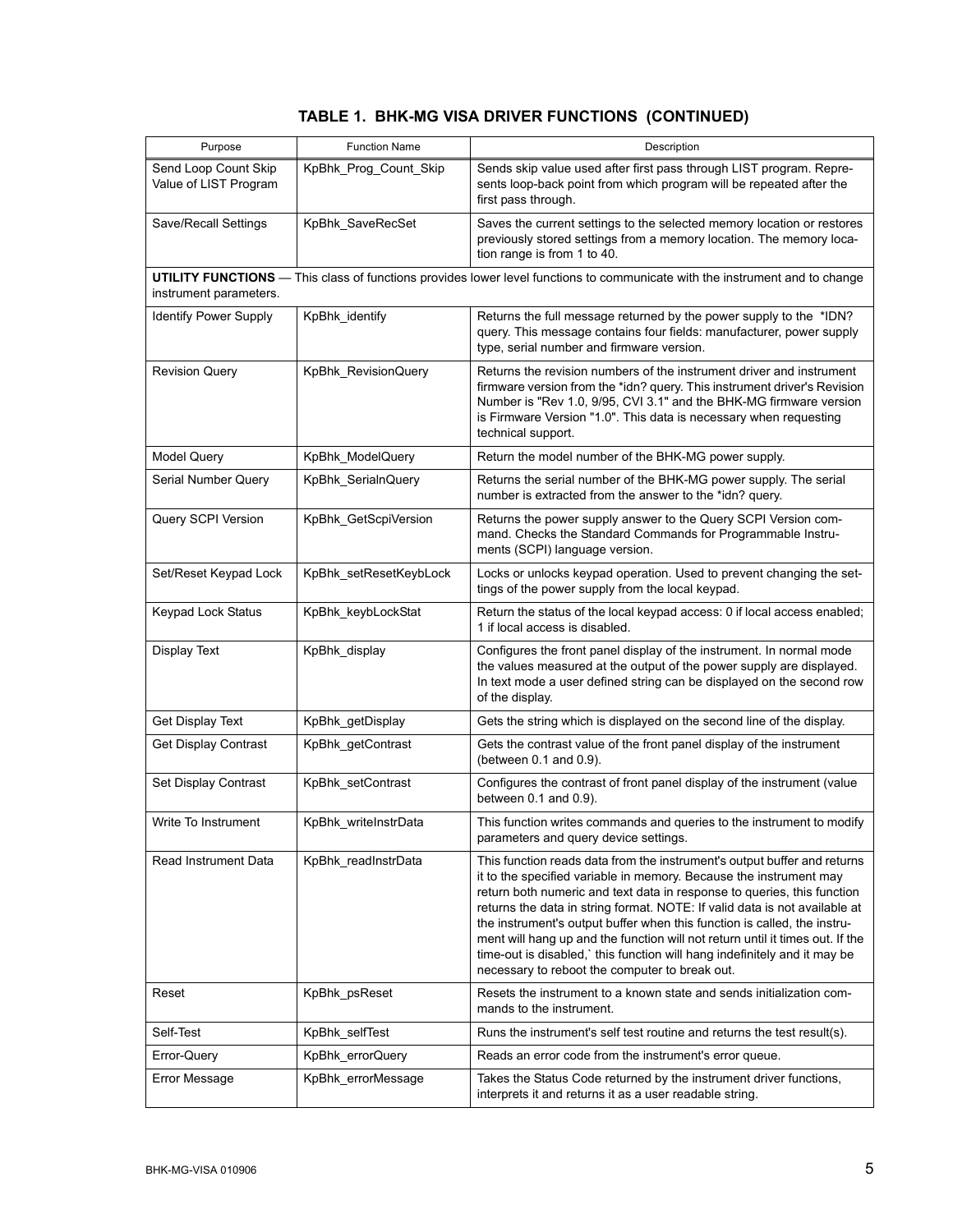|  |  |  |  | TABLE 1. BHK-MG VISA DRIVER FUNCTIONS (CONTINUED) |
|--|--|--|--|---------------------------------------------------|
|--|--|--|--|---------------------------------------------------|

| Purpose                   | <b>Function Name</b> | Description                                                                                                                                                                                                                                                                                                                                                                                                                                                        |  |
|---------------------------|----------------------|--------------------------------------------------------------------------------------------------------------------------------------------------------------------------------------------------------------------------------------------------------------------------------------------------------------------------------------------------------------------------------------------------------------------------------------------------------------------|--|
| Calibration Status On/Off | KpBhk CalStatus      | Used to enter or exit the calibration state. To enter the calibration state<br>a 4 digits password is required. When the instrument is shipped from<br>the factory the calibration password is the 4 digit model number. The<br>password protects the instrument against unauthorized calibrations.                                                                                                                                                                |  |
| <b>Calibration Mode</b>   | KpBhk CalMode        | Allows the user to select the calibration mode (either voltage or current<br>calibration) and also allows selection of 0 (min) or full scale (max) cali-<br>bration.                                                                                                                                                                                                                                                                                               |  |
| <b>Calibration DigPot</b> | KpBhk CalDigPot      | Allows a more accurate full scale calibration in both voltage or current<br>mode. Moving the digital potentiometer allows the user to approach the<br>nominal full scale value of the corresponding power supply. This is a<br>coarse adjustment for the full scale value which must be followed by a<br>fine adjustment done with the Calibration Output function.                                                                                                |  |
| <b>Calibration Output</b> | KpBhk CalOutput      | Allows the user to perform the power supply calibration in both voltage<br>or current mode. By moving the digital to analog converter the number<br>of LSB's specified in the repeat count, the user can approach the 0 or<br>full scale value of the corresponding power supply. This is a fine adjust-<br>ment for the 0 or full scale value. The user can specify a repeat count<br>between 1 and 9 in order to avoid having to repeat sending the com-<br>mand |  |
| <b>Calibration Zero</b>   | KpBhk CalZero        | Used to zero the output of the power supply before switching from volt-<br>age calibration to current calibration (to allow a calibration resistor to be<br>connected between the power supply output terminals.                                                                                                                                                                                                                                                   |  |
| <b>Calibration Save</b>   | KpBhk CalSave        | Stores the calibration results in the nonvolatile calibration memory of<br>the instrument. Calibration date must be passed using the format: MM-<br>$DD-YYYY$ (MM = month, $DD = day$ , $YYYY = year$ )                                                                                                                                                                                                                                                            |  |
| Security Code             | KpBhk CalCode        | Allows the user to change the password to prevent accidental or unau-<br>thorized calibrations of the instrument. The password is stored in non-<br>volatile memory, and does not change when power has been off or<br>after a reset. To change the password, the instrument must already be<br>in calibration status, ensuring that the user knows the current pass-<br>word. If the password is lost, call the factory for support.                              |  |
| Close                     | KpBhk_close          | This function takes the instrument off-line.                                                                                                                                                                                                                                                                                                                                                                                                                       |  |

## **TABLE 2. FACTORY DEFAULT CALIBRATION PASSWORDS**

| <b>MODEL</b>   | <b>PASSWORD</b>      |      |
|----------------|----------------------|------|
| BHK 300-0.6MG  | BHK 300-130MG        | 0300 |
| BHK 500-0.4MG  | <b>BHK 500-80MG</b>  | 0500 |
| BHK 1000-0.2MG | <b>BHK 1000-40MG</b> | 1000 |
| BHK 2000-0.1MG | BHK 2000-20MG        | 2000 |

## **2. DEMONSTRATION PROGRAM USING THE VISA DRIVER**

The demonstration program is intended to illustrate the use of the VISA functions included with the BHK-MG power supply. The demonstration program is installed under Windows by running SETUP.EXE. The program as written presents a virtual front panel for control of a single BHK-MG Power Supply.

The following paragraphs describe the windows and the associated controls and indicators provided with the demonstration program. For additional details regarding operation of the BHK-MG, refer to the operating instructions for local and remote mode found in the associated Technical Manual for the BHK-MG 40 Watt (1/2 Rack) or 200 Watt (Full Rack) Series.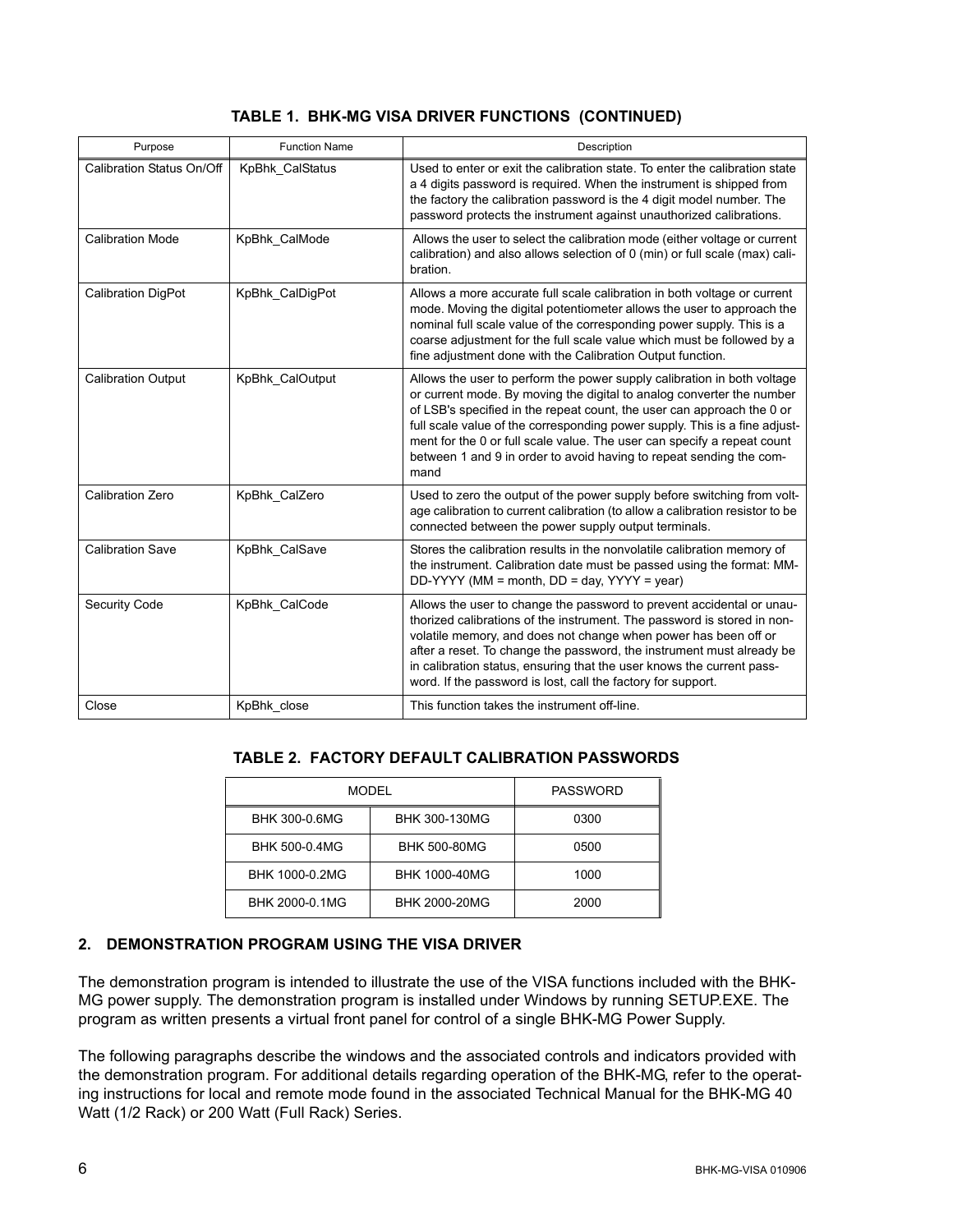#### **2.1 GPIB SETUP**

After the program is installed, double click on BHK-CTRL.exe to run the program.When the GPIB Setup window opens, enter the GPIB address of the BHK power supply to connect to the VISA interface. If the power supply type is correct, the Continue button will open the Main Panel (Figure [2](#page-6-0)).

| <b>GPIB Setup</b>                                |                   |                |  |  |  |
|--------------------------------------------------|-------------------|----------------|--|--|--|
| <b>GPIB Address</b>                              | Error             |                |  |  |  |
| $\frac{2}{3}$ 6                                  |                   | <b>CONNECT</b> |  |  |  |
| Select the GPIB address,<br>of the power supply. |                   |                |  |  |  |
|                                                  | Power Supply Type |                |  |  |  |
|                                                  |                   |                |  |  |  |
| Continue                                         |                   |                |  |  |  |

**FIGURE 1. GPIB SETUP WINDOW**

. Once you are connected, you will see the Main Panel (Figure [2](#page-6-0) for 1/2 Rack, Figure [3](#page-7-0) for Full Rack).



<span id="page-6-0"></span>**FIGURE 2. MAIN PANEL WINDOW (!/2 RACK)**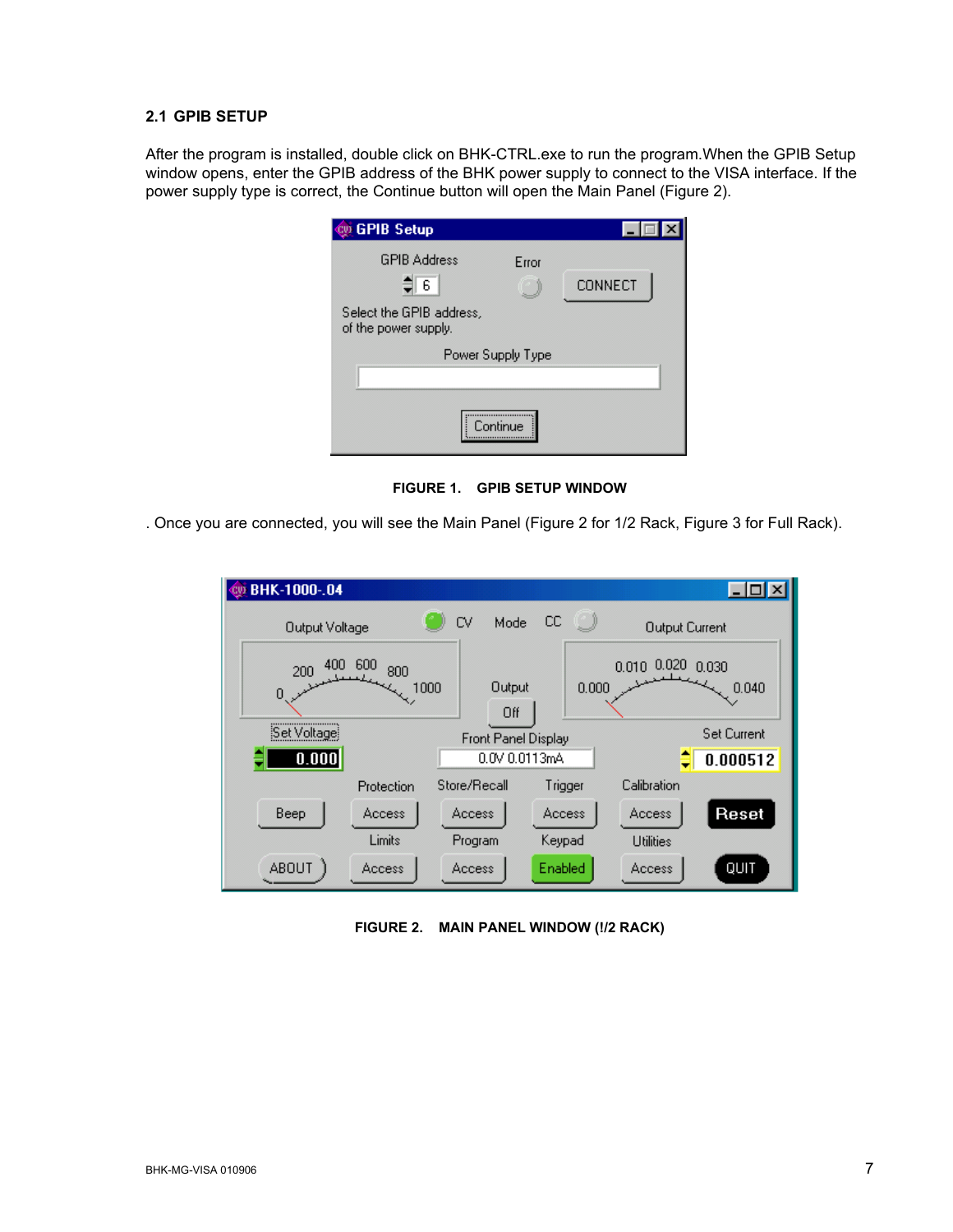

**FIGURE 3. MAIN PANEL WINDOW (FULL RACK)**

#### <span id="page-7-0"></span>**2.2 MAIN PANEL**

The main panel window allows access to all power supply parameters without having to execute local controls and read the corresponding display. The main panel is a real-time display of output values and programmed parameters. All functions are available from the main panel.

The operating mode (CV or CC); Mode indicators light to indicate whether the power supply is operating in either CV (constant voltage) or CC (constant current) mode.

The analog meters read actual output voltage and current; Two windows beneath the meters are provided to enter voltage and current setpoints.

2.2.1 (FULL RACK ONLY) The **Range** switch selects the current range, either High or Low.

2.2.2 The **Output** button applies the programmed settings to the output terminals when set to ON or keeps the output voltage at zero and current at minimum when set to OFF.

2.2.3 **Set Voltage** and **Set Current** windows are used to program the output voltage and current for the unit; settings can be changed either by clicking on the arrows to the left of the display window, or by using the mouse to highlight the setting, then typing in the new value.

2.2.4 The **Protection** button opens the Protection Window (Figure [4\)](#page-7-1) which allows changing of the overvoltage and overcurrent settings.

| <b>tection</b><br>$\sim$           |             |
|------------------------------------|-------------|
| ********************************** | OverCurrent |
|                                    | ≖           |



<span id="page-7-1"></span>2.2.5 The **Store/Recall** button displays the Store/Recall window (Figure [5w](#page-8-0)hich can be used to store or recall up to 40 different power supply settings. After selecting a location, the Store button saves the follow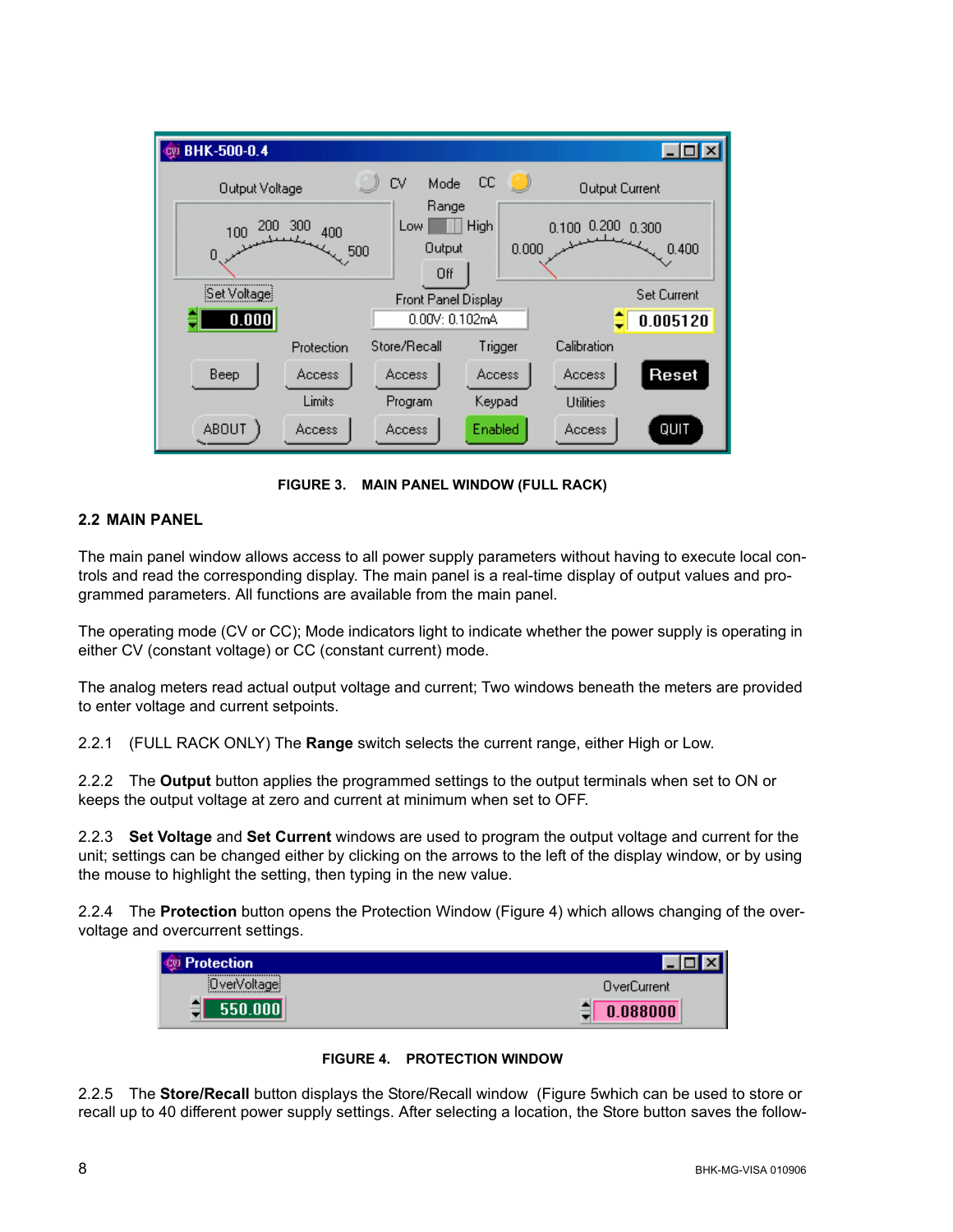ing power supply settings. Voltage Setpoint, Current Setpoint, and Output On/Off status. Whenever the same location is selected, the Recall button restores the saved settings.



**FIGURE 5. STORE/RECALL WINDOW**

<span id="page-8-0"></span>2.2.6 The **Trigger** button opens the Trigger window (Figure [6\)](#page-8-2) which allows setting of trigger voltage and current values. Clicking the Trigger button within the Trigger window causes the power supply output to be programmed to the settings stored in the Trigger Voltage and Trigger Current displays. .

| :<br>≞ | 7A | frigger Current |
|--------|----|-----------------|



<span id="page-8-2"></span>2.2.7 The **Calibrate** button The **Calibrate** button opens the Calibration Window (Figure [7\)](#page-8-1), and is used to recalibrate the unit (see Section 4 of the BHK Technical Manual).

| Co Calibration<br>$\Box$ o                                           |
|----------------------------------------------------------------------|
| Enter password to ENABLE Calibration                                 |
| <b>PASSWORD</b>                                                      |
| VOLTAGE<br>CURRENT                                                   |
| $\langle \langle \cdot, \cdot \rangle$<br>₫k<br>,,,,,,,,,,,,,,,,,,,, |
| SAME CALIBRATION                                                     |

Calibration  $\Box$ o $\mathbf{x}$ Enter password to ENABLE Calibration PASSWORD High Range Low Range VOLTAGE **CURRENT CURRENT** Í  $\cup$ Í  $\ddotsc$ <<..  $\underline{\mathsf{Q}}\mathsf{k}$ -> SAME CALIBRATION

<span id="page-8-1"></span>**FIGURE 7. CALIBRATION WINDOW (HALF RACK) FIGURE 8. CALIBRATION WINDOW (FULL RACK)**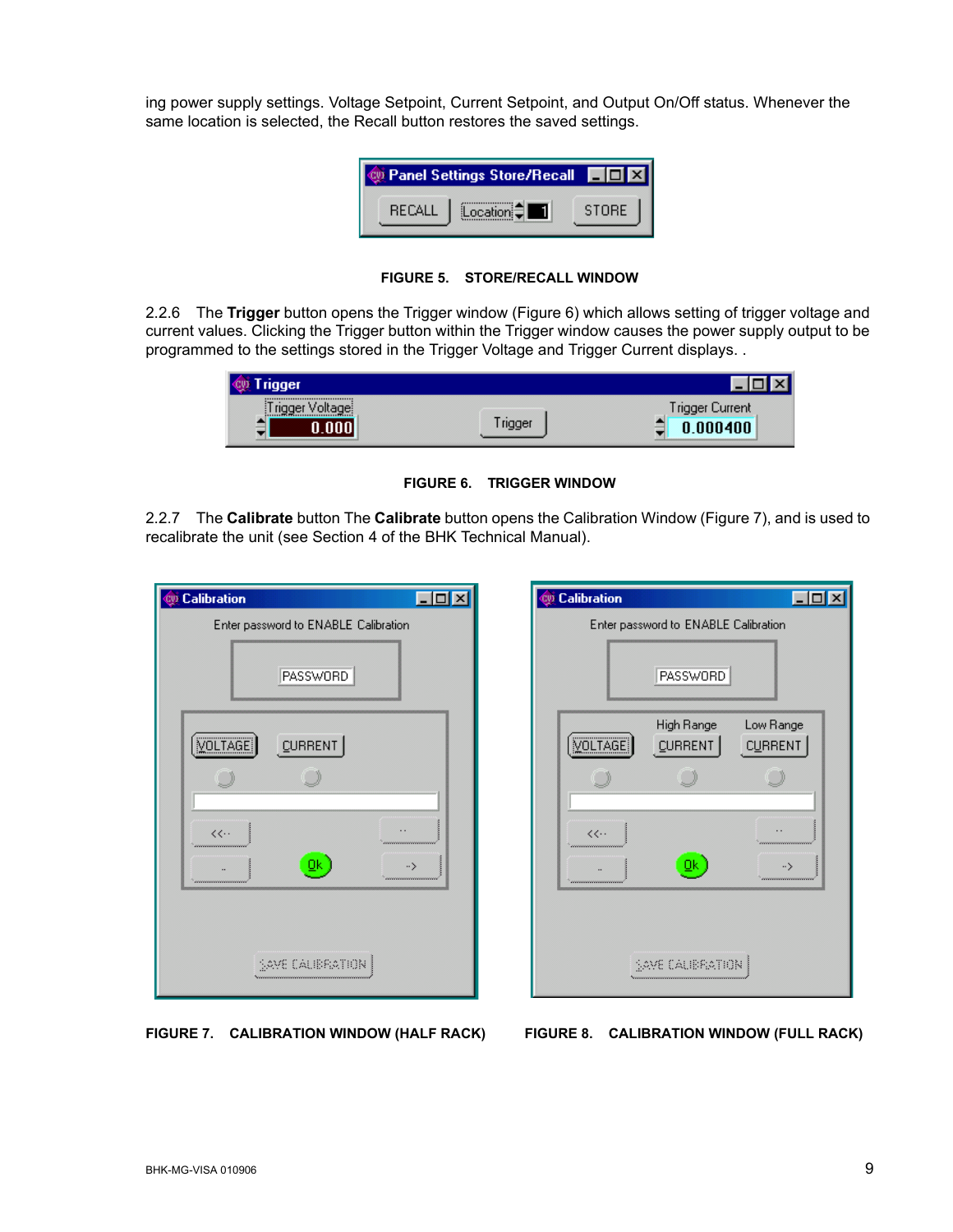2.2.8 The **ABOUT** button displays the model, serial number, calibration date, firmware version number and driver version number. Click OK to close the window

| <b>EXEPCO POWER SUPPLY</b>       |                                                    |                  |
|----------------------------------|----------------------------------------------------|------------------|
| Model                            | Serial Number                                      | Calibration Date |
| BHK-1000-.04                     | A96882                                             | 04-14-2004       |
| <b>Firmware Revision</b><br>7.00 | <b>Driver Version</b><br>Rev 2.0, 01/99, CVI 5.0.1 |                  |
|                                  |                                                    |                  |



2.2.9 The **Limits** button opens the Limits window (Figure [10\)](#page-9-1).

| ts                                                                                                   |               |
|------------------------------------------------------------------------------------------------------|---------------|
| ---------------------------------<br>umit:<br>4V<br>$\frac{1}{2}$ . One get the set of $\frac{1}{2}$ | Current Limit |
|                                                                                                      | 80000         |

**FIGURE 10. LIMITS WINDOW**

<span id="page-9-1"></span>2.2.10 Running or generating a program (pattern) is accomplished by clicking the **Program** button on the Main Panel, opening the Program Lists window (Figure [11\)](#page-9-0). Programs can either be defined point-by-point using the **Pattern Generator Open** button, or by using the **Pattern Import File Select** button to import a file containing the program parameters.

2.2.10.1 The **Pattern Generator Open** button opens the Pattern Generation Window (Figure [13](#page-10-0)); the **Pattern Execution Open** button opens the Pattern Execution window (Figure [14\)](#page-13-0).



**FIGURE 11. PROGRAM LISTS WINDOW**

<span id="page-9-0"></span>2.2.10.2 Patterns can be imported in comma-delineated text format using the **Pattern Import File Select** button (Figure [11\)](#page-9-0). The format, showing a single data point, is illustrated in Figure [12](#page-10-1) and defined as follows:

2.2.10.3 The first line is a header, that defines columns (separated by commas) with a corresponding parameter. The column with a "C" or "c" is defined as Current, "V" or "v" is defined as voltage, "D" or "d" is defined as Dwell Time followed by (CR,LF). The second line defines the first data point, with data separated by commas (in the same order as defined by the header), followed by (CR,LF). Additional data lines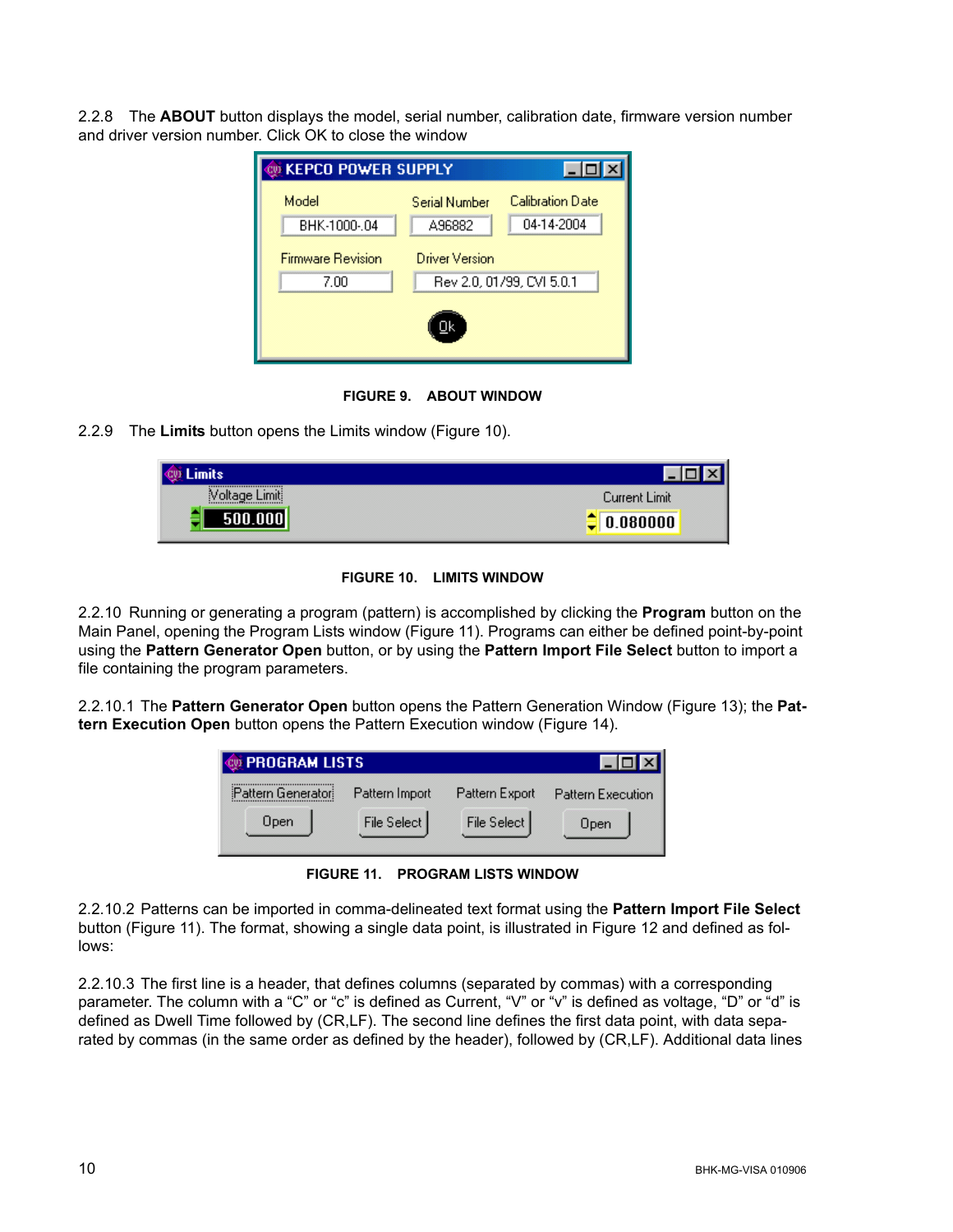define additional data points. The EOF defines the end of the pattern. A pattern produced using the Pattern Generation window (Figure [13](#page-10-0)) can be saved in this format using the **Pattern Export File Select** button.

```
Current,Voltage,Dwell(cr,lf)
1.0123E+02,3.600E+02,1.0E-02(cr,lf)
(eof)
```
#### **FIGURE 12. FORMAT FOR TYPICAL COMMA-DELINEATED PATTERN GENERATION FILE**

<span id="page-10-1"></span>2.2.10.4 The Pattern Generation window (Figure [13](#page-10-0)) allows a user-specified program of up to 250 points to be generated. This method of generating complex patterns, allows rigorous testing of a UUT (Unit Under Test), within the boundaries determined by the power supply and the load conditions.

2.2.10.5 The **GENERATED POINTS** window shows the number of points currently included in the list for each of the three parameters, CURRENT, VOLTAGE and DWELL. The **CLEAR LISTS** button clears all points in the list (individual points can be edited, but not deleted once they have been added).

| <b>W</b> Pattern Generation                                                                                                                          |                                                                                                                       |                                                                                                                                     |                                                                  |                                                             | $\Box$                                                                                                              |
|------------------------------------------------------------------------------------------------------------------------------------------------------|-----------------------------------------------------------------------------------------------------------------------|-------------------------------------------------------------------------------------------------------------------------------------|------------------------------------------------------------------|-------------------------------------------------------------|---------------------------------------------------------------------------------------------------------------------|
| Waveform<br><b>Destination</b><br>SQUARE<br>VOLTAGE<br>ALL<br>LEVEL<br><b>CURRENT</b><br><b>SINE</b><br><b>VOLTAGE</b><br><b>TRIANGLE</b><br>SQUARE. | Frequency (Hz)<br>0.000000<br>Start Angle (deg)<br>0.000<br>End Angle (deg)<br>360,000<br>Amplitude (P-P)<br>0.000000 | Waveform Offset<br>Current<br>0.000000<br>0.000000<br>Duty Cycle [%]<br>Vollage<br>$0$ (iii)<br>50.000<br><b>Doel (sec.)</b><br>001 | Point Number<br>Mode Select<br>Edit<br><b>View</b><br>View Model | Points<br>$\Rightarrow$<br>250 Max<br>of<br><b>GENERATE</b> | <b>GENERATED POINTS</b><br>01<br><b>CURRENT</b><br>Οl<br><b>VOLTAGE</b><br>οl<br><b>DWELL</b><br><b>CLEAR LISTS</b> |

#### **FIGURE 13 PATTERN GENERATION WINDOW**

- <span id="page-10-0"></span>2.2.10.6 There are three choices for **DESTINATION**: ALL, CURRENT or VOLTAGE.
	- ï Destination of **ALL** means that all three parameters, CURRENT, VOLTAGE and DWELL must be entered for each point. CURRENT and VOLTAGE must be within the operating range of the Model settings in effect, otherwise they must be within the rated maximum values of the power supply. DWELL, the amount of time that the programmed parameters will be in effect, can be set to any value from 0.01 to 655.36 seconds.
	- ï Destination of **CURRENT** or **VOLTAGE** means that a waveform must be selected. The three waveform choices are SINE, TRIANGLE and SQUARE. Waveforms may consist of a single segment, or multiple segments, each defined separately (see PAR. [2.2.10.9](#page-11-0) for details).
	- NOTE: The values chosen for Amplitude and Waveform Offset must be within the limits established by the Protection and Model settings windows.

2.2.10.7 With the **MODE SELECT** switch set to VIEW, the parameters for each point can be viewed, but not changed. The values displayed apply to the point indicated in the **Point Number** window. Use the **<** and **>** buttons to navigate through the list or enter a number directly in the **Point Number** window and press ENTER on the computer keyboard to get to a specific point. By changing the **MODE SELECT** switch to **EDIT**, values for existing points can be changed by entering a new value for any of the parameters.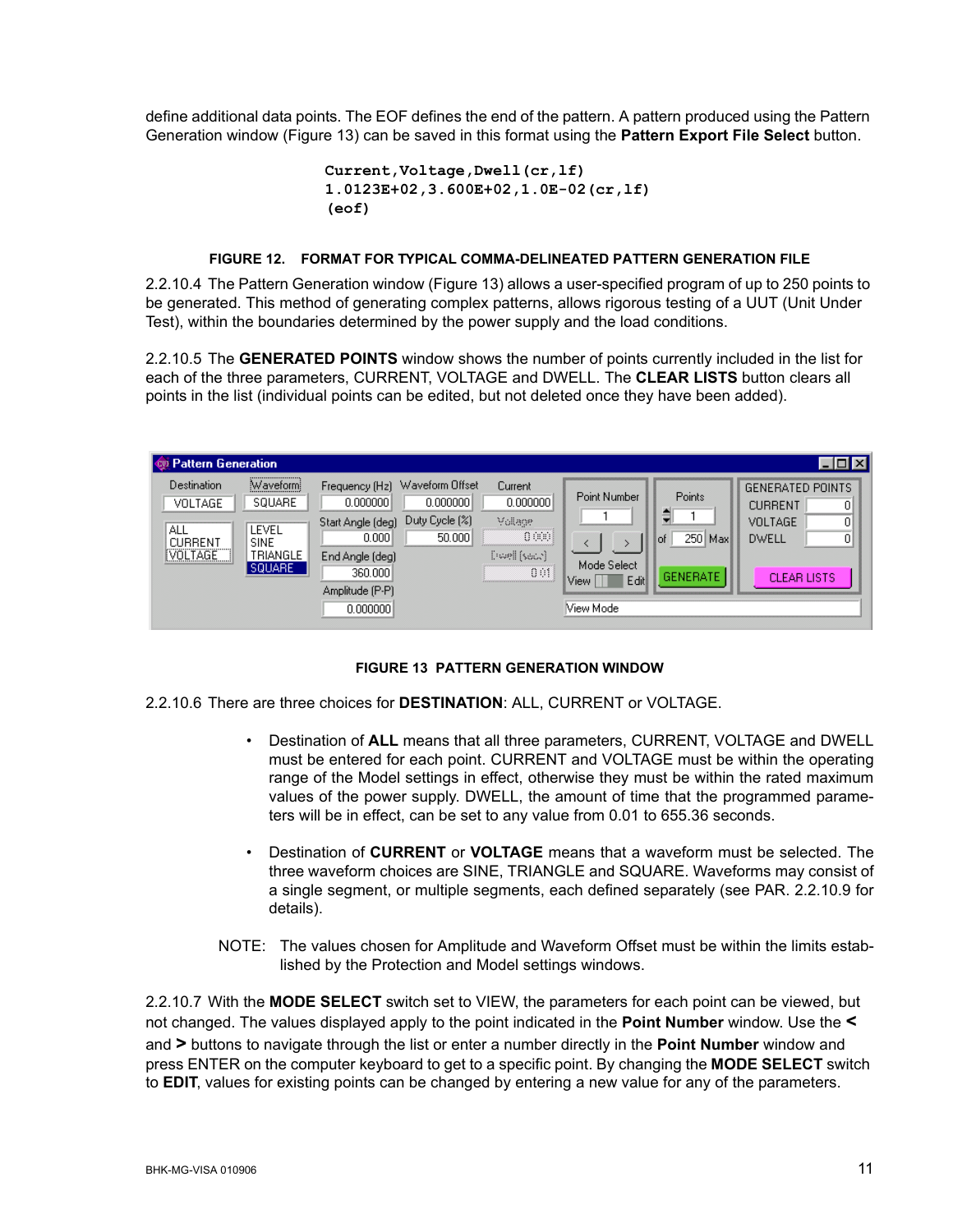2.2.10.8 As an example, if a five point list was to be entered, where all the values were the same except the voltage, the list could be initially generated by specifying 5 points (which will all be identical), then setting the **MODE SELECT** switch to EDIT and using the **<** and **>** buttons to view and edit the voltage for each point

<span id="page-11-0"></span>2.2.10.9 **Complex Pattern Generation.** When the **Destination** is set to CURRENT or VOLTAGE, the pattern generator window (Figure [13\)](#page-10-0) can be used to produce a complex waveform. The complex output is built by adding segments from each of the four basic waveform types: LEVEL, SINE, TRIANGLE or SQUARE. Each time the GENERATE button is clicked, the waveform selected is generated using the number of points specified in the **Points Window**. Setting **Destination** set to CURRENT produces a current waveform; a **Destination** of VOLTAGE produces a voltage waveform.

2.2.10.9.1 The SINE, TRIANGLE and SQUARE waveform types are defined by the following parameters ):

- Frequency (Hz) Determines the dwell time of the waveform segment by  $1/F$  (Hz) = Time (sec).
- Start Angle (deg) Integer from 0 to 360 The starting point for the waveform segment (e.g., to start a sine wave at max positive excursion, the start angle = 90, to start at max negative excursion, start angle = 270).
- End Angle (deg) Integer from 0 to 360 The ending point of the waveform segment. E.g., for a negative half cycle of a sine wave, the start angle  $= 180$ , end angle  $= 360$ .
- Amplitude (p-p) The peak to peak amplitude of the *complete* waveform segment. E.g., if you want a positive sine wave half cycle (start angle = 0, end angle = 180) from 0 to 15V, the p-p amplitude for that segment must be set to 30V.
- Waveform offset The d-c level on which the waveform rides. If the negative excursion of the waveform is used, the waveform offset must be sufficient to prevent the output from going below zero, otherwise an error will result when Program RUN is attempted. E.g., if you want a full 15V p-p sine wave cycle (start angle = 0, end angle = 360) from 10 to 25V, the p-p amplitude =15, and the offset must be set to 17.5V (if the offset = 0 an error is produced when Program RUN is attempted because the negative half cycle would require a negative voltage.
- Current (If VOLTAGE destination) or Voltage (if CURRENT destination) establishes the output current for a voltage waveform, or the output voltage for a current waveform.

2.2.10.9.2 When the segment parameters have been entered, pressing the **GENERATE** button adds the number of points specified in the **Points** window to the list. Note that, particularly in the case of the SINE and TRIANGLE waveforms, the accuracy of the waveshape is affected by the number of points, e.g., a triangle wave produced using 100 points will be close to a true triangle wave, while one produced using 5 points will resemble stair-steps.

2.2.10.9.3 **Pattern Generation, Example 1.** To generate a single cycle of a voltage sine wave comprised of one cycle with an amplitude of 1 volt peak to peak riding on a 28 volt level, a fixed current of 1 mA, and a total duration of 1 second, enter the parameters listed in Table [3.](#page-12-0)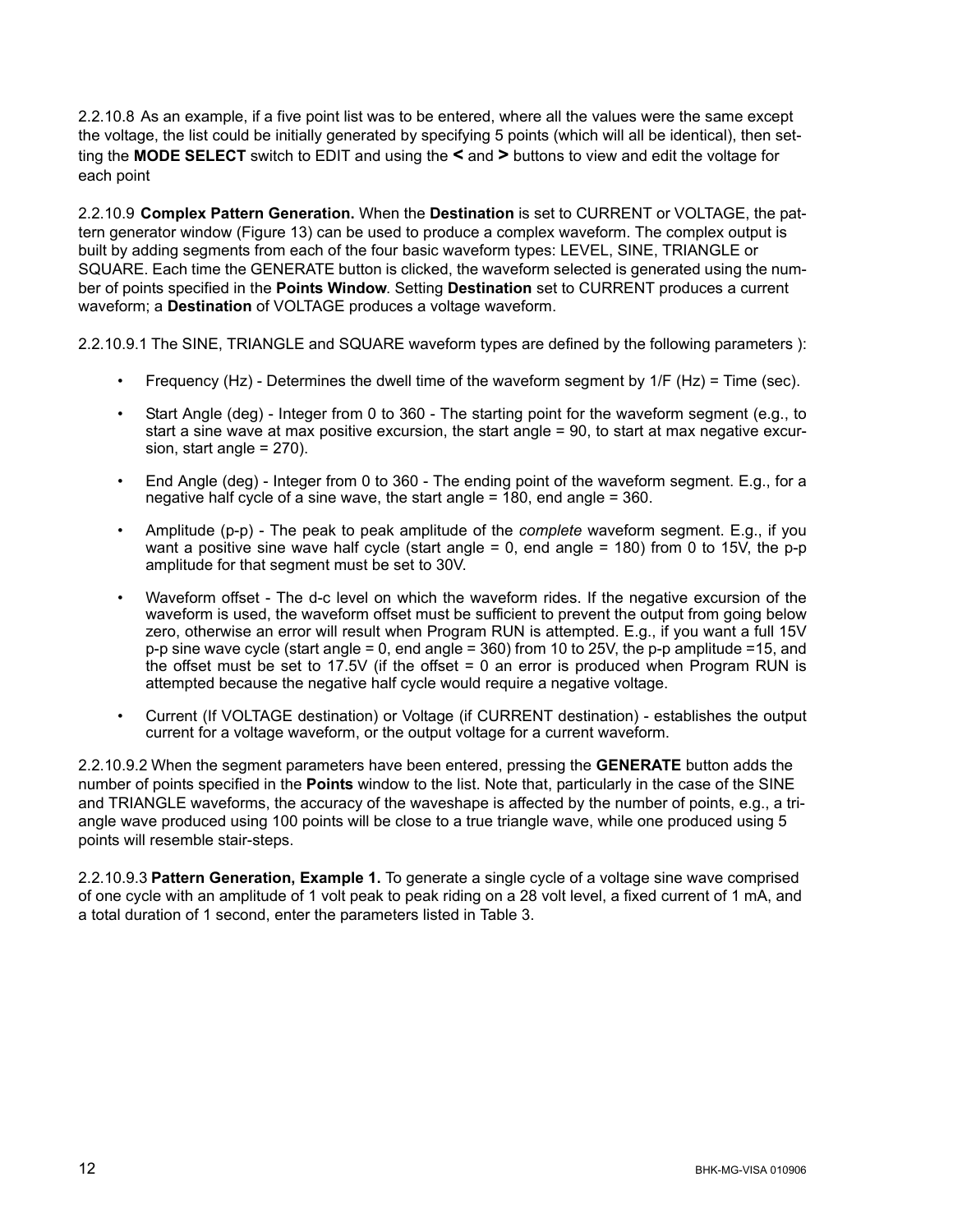<span id="page-12-0"></span>

| <b>PARAMETER</b>   | <b>ENTER</b>   | <b>RESULT</b>                                                        |  |
|--------------------|----------------|----------------------------------------------------------------------|--|
| Destination        | <b>VOLTAGE</b> | Press GENERATE button after all parameters entered to                |  |
| Waveform           | <b>SINE</b>    | add 100 points to list which will produce the following out-<br>put: |  |
| Frequency (Hz)     | 1.000          |                                                                      |  |
| <b>Start Angle</b> | 0.000          |                                                                      |  |
| End Angle          | 360.000        | $p-p$<br>+28V                                                        |  |
| Amplitude (p-p)    | 1.000          |                                                                      |  |
| Waveform Offset    | 28,000         |                                                                      |  |
| Current            | 0.001000       | 1 SECOND                                                             |  |
| Points             | 100            | $(100$ POINTS)                                                       |  |

#### **TABLE 3. PATTERN GENERATION, EXAMPLE 1**

2.2.10.9.4 **Pattern Generation, Example 2.** To generate a 100 point voltage complex waveform comprised of 1/4 cycle sine wave and 1/4 cycle triangle wave with an amplitude of 10 volt peak to peak riding on 0 volt level, a fixed current of 1 mA, and a total duration of 1 second, enter the parameters listed in Table [4.](#page-12-1)

<span id="page-12-1"></span>

| <b>STEP</b>    | <b>PARAMETER</b>       | <b>ENTER</b>    | <b>RESULT</b>                                                            |  |  |
|----------------|------------------------|-----------------|--------------------------------------------------------------------------|--|--|
|                | Destination            | <b>VOLTAGE</b>  | Press GENERATE button after all parameters entered to                    |  |  |
| 1              | Waveform               | <b>SINE</b>     | add first 50 points to the list:                                         |  |  |
|                | Frequency (Hz)         | 2.000           |                                                                          |  |  |
|                | <b>Start Angle</b>     | 0.000           | 10 <sub>V</sub>                                                          |  |  |
|                | End Angle              | 90.000          | 0 <sub>V</sub>                                                           |  |  |
|                | Amplitude (p-p)        | 20.000          |                                                                          |  |  |
|                | Waveform Offset        | 0.000           | 0.5 SECOND<br>(50 POINTS)                                                |  |  |
|                | Current                | 0.001000        | SINE                                                                     |  |  |
|                | Points                 | 50              | $3042673 - 2$                                                            |  |  |
|                | Destination            | <b>VOLTAGE</b>  | Press GENERATE button after all parameters entered to                    |  |  |
|                | Waveform               | <b>TRIANGLE</b> | add second 50 points to list which will produce the following<br>output: |  |  |
|                | Frequency (Hz)         | 2.000           |                                                                          |  |  |
|                | <b>Start Angle</b>     | 90.000          | 10V                                                                      |  |  |
| $\overline{2}$ | End Angle              | 180.000         | 0 <sub>V</sub>                                                           |  |  |
|                | Amplitude (p-p)        | 20.000          |                                                                          |  |  |
|                | <b>Waveform Offset</b> | 0.000           | 0.5 SECOND<br>0.5 SECOND                                                 |  |  |
|                | Current                | 0.001000        | (50 POINTS)<br>(50 POINTS)<br>SINE<br>TRIANGLE                           |  |  |
|                | Points                 | 50              | $3042673 - 3$                                                            |  |  |

# **TABLE 4. PATTERN GENERATION. EXAMPLE 2**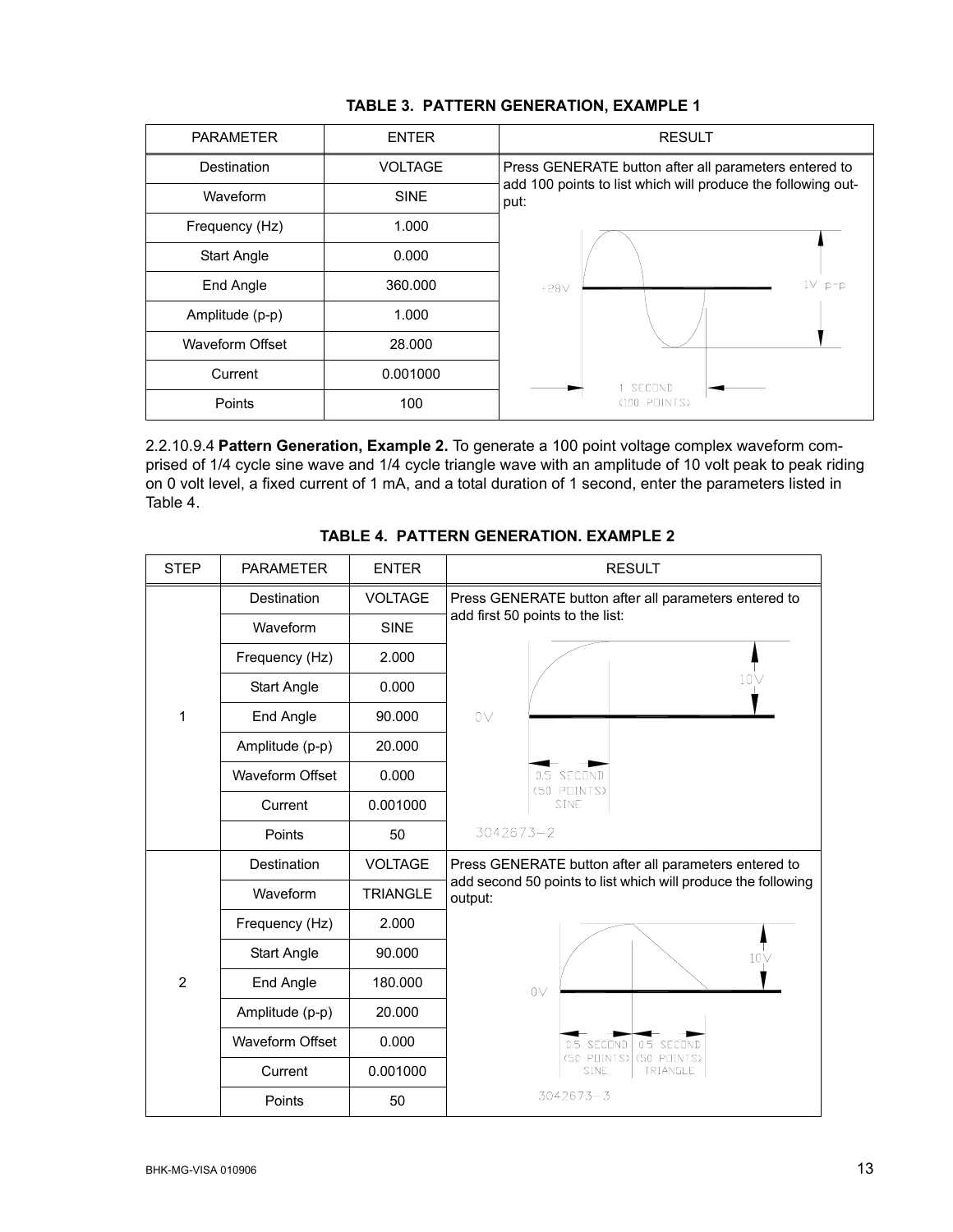2.2.10.9.5 By using combinations of the four basic waveform types, complex waveforms can be generated, and repeated using the Pattern Execution window (see PAR. [2.2.11](#page-13-2)) to provide great flexibility in determining the output.

<span id="page-13-2"></span>2.2.11 The Pattern Execution window (Figure [14](#page-13-0)) allows the program established by the pattern generation window to be executed. If the **Loop Direction** is set to UP, the **Loop From** window establishes the point in the loop that will start repeating. For example, if the list is 10 points, and **Loop From** is set to 3, the first 2 points would only be executed once, and the points from 3 to 10 would be repeated the number of times specified in the Loop Count Window. If **Loop Count** is set to 0 the program will run continuously until stopped by the user. The **RUN** button starts the program. While the program is running the **Running** indicator is on and the **RUN** button changes to a **STOP** button used to halt the program. When the program is halted, the unit reverts to the settings in effect prior to issuing the RUN command.

| Cy Pattern Execution  |                   |            |         |
|-----------------------|-------------------|------------|---------|
| Loop From $\exists$ D | Loop Direction    |            | Running |
| Loop Count≑1          | ПP<br><b>DOWN</b> | <b>RUN</b> | $\sim$  |
| Messages              |                   |            |         |

**FIGURE 14. PATTERN EXECUTION WINDOW**

<span id="page-13-0"></span>2.2.12 The **Front Panel** button allows the front panel keyboard to be locked during remote operation.

2.2.13 The **Utilities** button opens the Utilities window (Figure [15\)](#page-13-1). The Calibration Data **Dump** button allows calibration data in hex format to be sent to the host computer via the GPIB. If the correct password is entered, the calibration Data **Restore** button allows the unit to accept previously dumped calibration data and replace the Factory, Working, or Prior calibration.

2.2.14 The **Hardware Test** button tests the validity of system parameters (e.g., CRC).

| cui Utilities              |               |                    |                 |
|----------------------------|---------------|--------------------|-----------------|
| Calibration Data           | Test          | Display & Contrast | Update Firmware |
| <br>Dump j                 | Hardware Test | Open               | Open            |
| Restore<br><b>PASSWORD</b> |               |                    |                 |

**FIGURE 15. UTILITIES WINDOW**

<span id="page-13-3"></span><span id="page-13-1"></span>The Display **Open** button opens the Display Change window (Figure [16](#page-13-3)) which permits adjustment of contrast display.

| <b>Q Display Change</b> |                |
|-------------------------|----------------|
| Contrast                | Display        |
| $\exists$ 0.9           | Normal<br>Text |

**FIGURE 16. DISPLAY CHANGE WINDOW**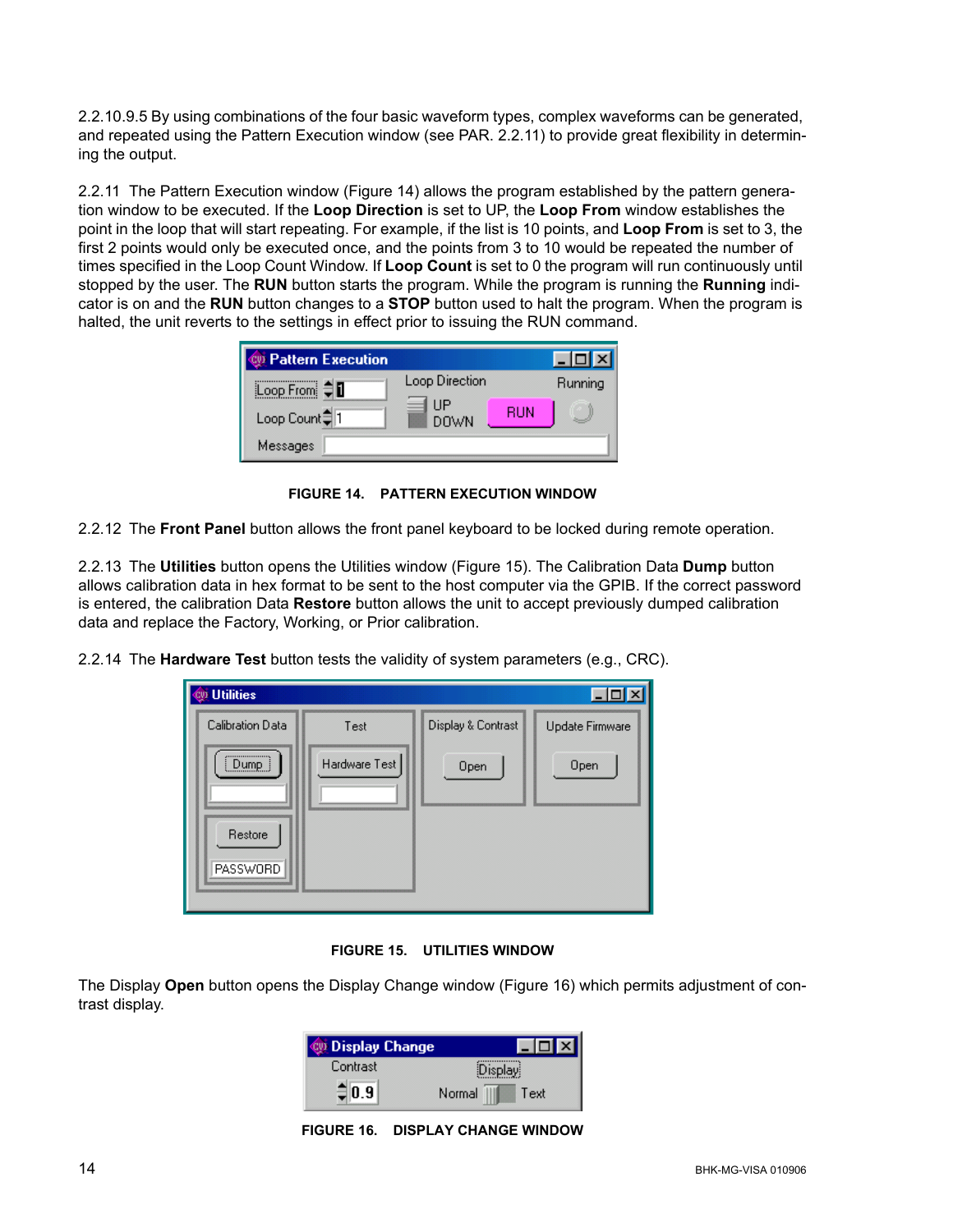2.2.15 The Update Firmware **Open** button opens the Update Firmware window (Figure [17](#page-14-1)) which allows the unit's firmware to be updated with updated information supplied by Kepco.

| Update firmware   |                                                                         | $\mathsf{I}\mathsf{x}$<br>-101           |
|-------------------|-------------------------------------------------------------------------|------------------------------------------|
| Password          | <b>DEFAULT</b>                                                          |                                          |
| Select Filename   |                                                                         |                                          |
| Messages          |                                                                         |                                          |
|                   | progress %                                                              |                                          |
| ó<br>$10^{\circ}$ | $\frac{1}{40}$ 50 50<br>$\frac{1}{20}$ $\frac{1}{30}$<br>$\frac{1}{70}$ | $\overline{80}$<br>$\frac{1}{90}$<br>100 |
|                   | START                                                                   |                                          |

**FIGURE 17. UPDATE FIRMWARE WINDOW**

<span id="page-14-1"></span>2.2.16 The **Reset** button resets the unit to the power up defaults: output voltage and current set to zero, and output off.

2.2.17 The **QUIT** button on the virtual panel (Figure [2](#page-6-0)) is used to exit the sample VISA application.

2.2.18 Once the program is started, actual values of output current and voltage are displayed. If you exit the program while the power supply is still on, the programmed settings in effect at that time are maintained after exiting the program.

<span id="page-14-0"></span>Errors will cause the Power Supply Event Window (Figure [18](#page-14-0)) to open which allows the user an opportunity to correct the error condition and continue or quit the VISA application.



**FIGURE 18. POWER SUPPLY EVENT WINDOW**